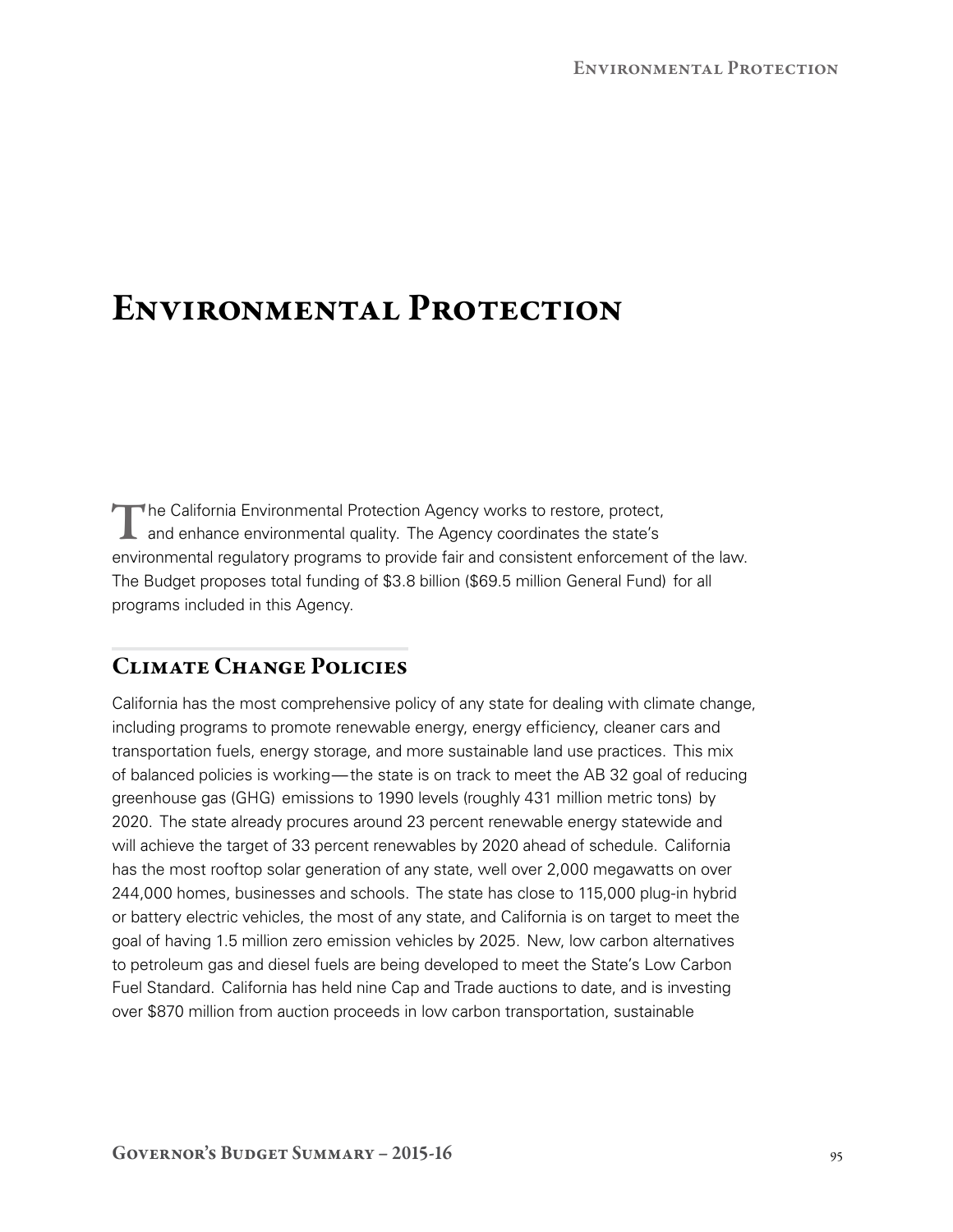communities, energy efficiency, urban forests, and high-speed rail. The Budget proposes to continue implementation with an additional \$1 billion of Cap and Trade revenues. (See Figure EPA‑01) One quarter of the investments will be specifically targeted to benefit disadvantaged communities. The State has implemented these policies at the same time that economic and job growth in California has outpaced the nation.

Figure EPA-01

| , 1991 <del>.</del><br>2015-16 Cap and Trade Expenditure Plan<br>(Dollars in Millions) |                                                                                                             |                                                          |         |
|----------------------------------------------------------------------------------------|-------------------------------------------------------------------------------------------------------------|----------------------------------------------------------|---------|
| <b>Investment Category</b>                                                             | Department                                                                                                  | $Program\square$                                         | Amount  |
| Sustainable<br>Communities and<br>Clean Transportation                                 | <b>High-Speed Rail Authority</b>                                                                            | <b>High-Speed Rail Project</b>                           | \$250   |
|                                                                                        | State Transit Assistance <sup>[1]</sup>                                                                     | Low Carbon Transit<br><b>Operations Program</b>          | \$50    |
|                                                                                        | Transportation Agency□□                                                                                     | <b>Transit and Intercity Rail</b><br>Capital Program     | \$100   |
|                                                                                        | Strategic Growth Council <sup>IIS</sup> ustainable Communities                                              | Affordable Housing and<br>Program                        | \$200   |
|                                                                                        | Air Resources Board                                                                                         | Low Carbon Transportation                                | \$200   |
| Energy Efficiency and $\boxminus$<br>Clean Energy <sup>[1]</sup>                       | Department of Community□ Energy Efficiency<br>Services and Development <sup>ID</sup> Dgrades/Weatherization |                                                          | \$75    |
|                                                                                        | Energy Commission                                                                                           | <b>Energy Efficiency for Public</b><br><b>Buildings</b>  | \$20    |
|                                                                                        | Department of Food and □<br>Agriculture $\square \square$                                                   | Agricultural Energy and<br><b>Operational Efficiency</b> | \$15    |
| <b>Natural Resources</b><br>and Waste Diversion                                        | Department of Fish and $\square$<br>Wildlife <sup>nn</sup>                                                  | Wetlands and Watershed<br>Restoration                    | \$25    |
|                                                                                        | Department of Forestry<br>and Fire Protection                                                               | Fire Prevention and Urban<br><b>Forestry Projects</b>    | \$42    |
|                                                                                        | Cal Recycle                                                                                                 | Waste Diversion□□                                        | \$25    |
| Total□□                                                                                |                                                                                                             |                                                          | \$1,002 |

Continued and even steeper reductions in carbon pollutants are necessary to address the ongoing threat posed by climate change. The overwhelming scientific consensus is that reducing GHG emissions by 80 percent below 1990 levels by 2050 is necessary to avoid "dangerous" climate change—meaning some of the worst and most disruptive climate impacts. The Administration will work with the Legislature and stakeholders to develop a midterm reduction target for 2030 that is consistent with this 2050 objective for stabilizing climate change, and to develop an integrated, economy-wide plan for meeting this target. Such a plan will include reductions in a number of key areas: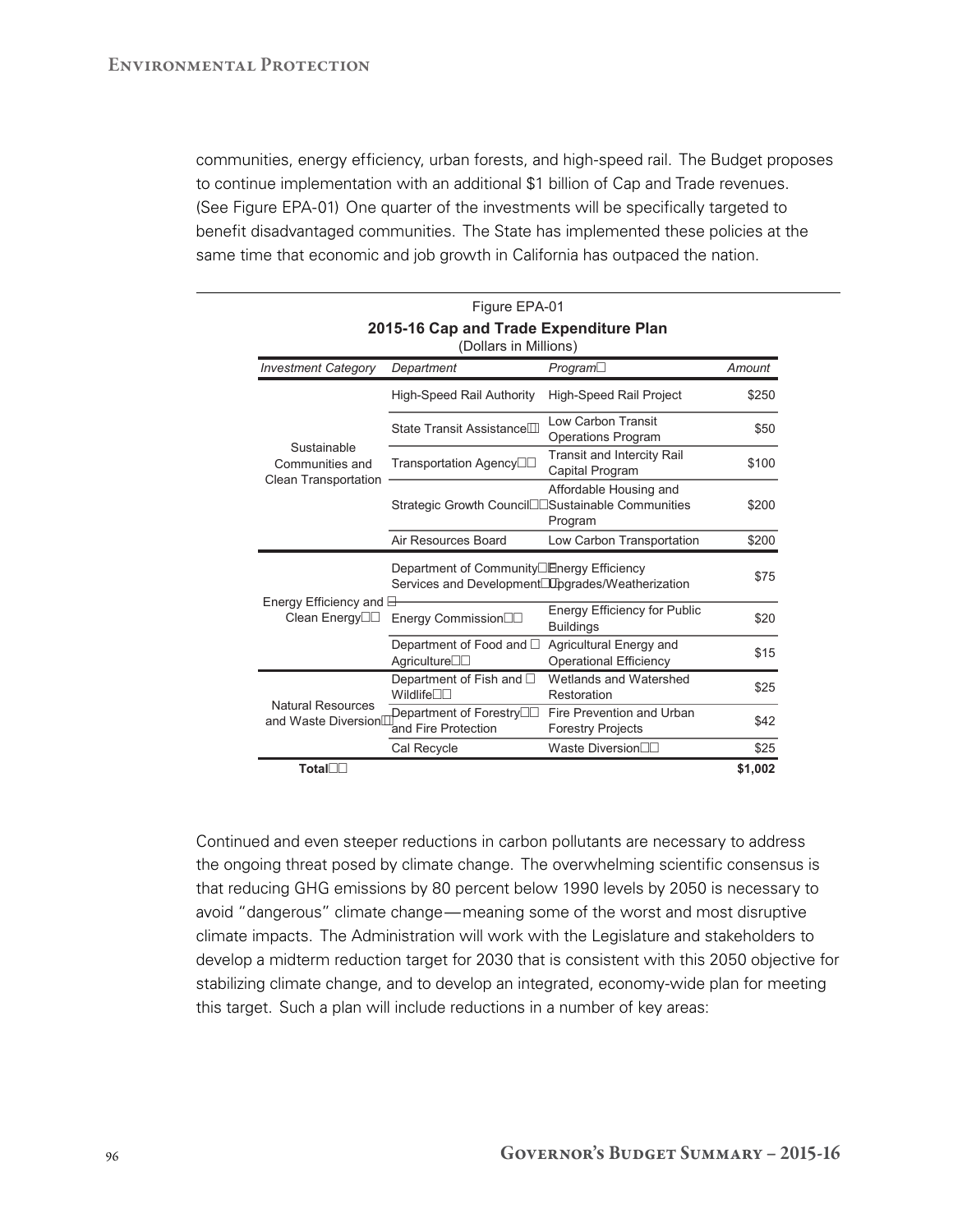- Decarbonizing Electricity—Significantly increase the state's share of renewable energy, while maintaining system reliability and operability.
- Energy Efficiency for Existing Buildings—Significantly improve the energy efficiency of the existing building stock, a majority of which was built before California adopted building efficiency standards.
- • Cleaner Transportation Fuels and Reduced Vehicle Miles Traveled—Significantly reduce the use of petroleum-based transportation fuels and the number of vehicle miles traveled statewide, currently at around 330 billion miles per year. Healthy active transportation alternatives, including transit, walkable, bikeable communities, and high-speed rail, will receive at least 50 percent of future Cap and Trade revenues.
- Water and Space Heating—Significantly increase the use of cleaner fuels—low carbon electricity or low carbon gas—for water and space heating in our buildings.
- Natural and Working Lands—Enhancing California's natural landscape—forests, rangelands, wetlands, grasslands, riparian areas and agricultural lands—to be net carbon sinks, rather than sources, of GHG emissions, by improving the health and resilience of soils and other strategies (see the California Department of Food and Agriculture section of the Statewide Issues and Various Departments Chapter).
- Short-Lived Climate Pollutants—Significantly reduce emissions of pollutants, such as methane and black carbon, from oil production, landfills, agriculture and other sources. These pollutants have a much greater short-term impact on the climate than carbon dioxide, and also have adverse air quality and public health impacts.
- Price on Carbon—Continue policies that put a price on carbon, reflecting the costs that GHG emissions impose on society and creating incentives for the development of cleaner technology.
- Resilience—Implement climate adaptation strategies. The effects of climate change have already begun in the state, and even under the best-case scenarios for reductions in global carbon emissions, additional climate impacts are inevitable, including more frequent and extreme events. State agencies will need to work with local governments to make both the built and natural environments more secure and resilient, including through implementation of the state's climate adaptation strategy, Safeguarding California, and other planning and investment decisions.